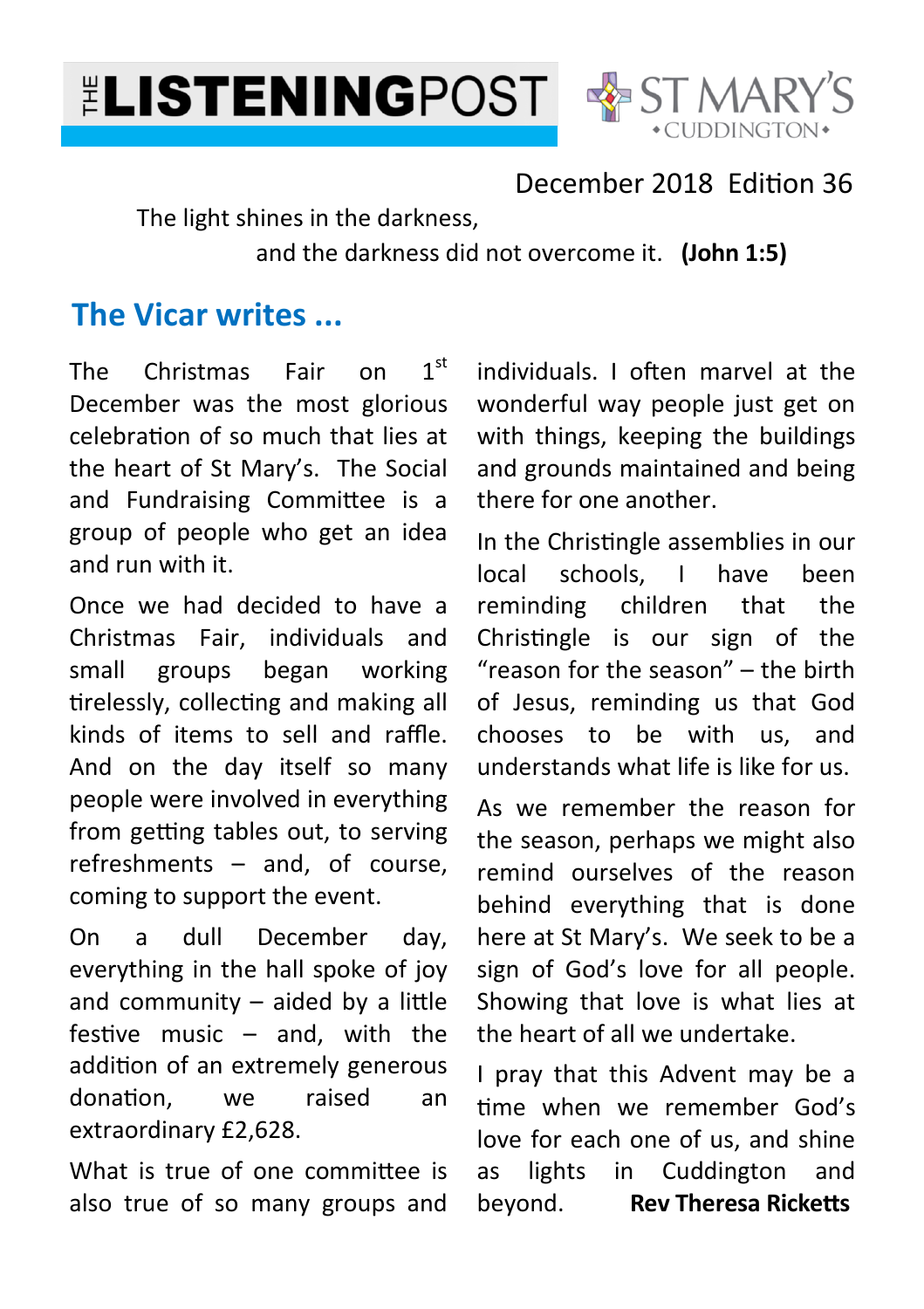## **More memories of building Guildford Cathedral**

Following the articles in the last two editions about the building *of Guildford Cathedral, this month we are publishing a photograph of*  the Cathedral under construction in August 1958 taken by Margaret *Rymill, then Margaret Batt (1938-2016), and some of her memories of* the Cathedral written in 2015. The photograph shows the nave still under construction; the narthex at the west end, the Lady Chapel at the *east end, and the upper parts of the tower were all yet to be built.* 



'As a young teenager in the 1950s, I travelled to Guildford by train with my mother from one of the furthest corners of the diocese (Cuddington), and walked up the hill from the station and up the steps to the cathedral. I was thrilled to pay for a brick and to have played a very small part in the building of our cathedral. I was told 'my' brick was probably going in the tower.

On a later visit, when inside the cathedral, I saw one of the large bells being taken up by pulley to the tower. It was being raised from the crossing just where the golden stag marks the top of Stag Hill. Soon people gathered to watch the bell ascending towards a small trap door in the ceiling. Open-mouthed we wondered if it would get safely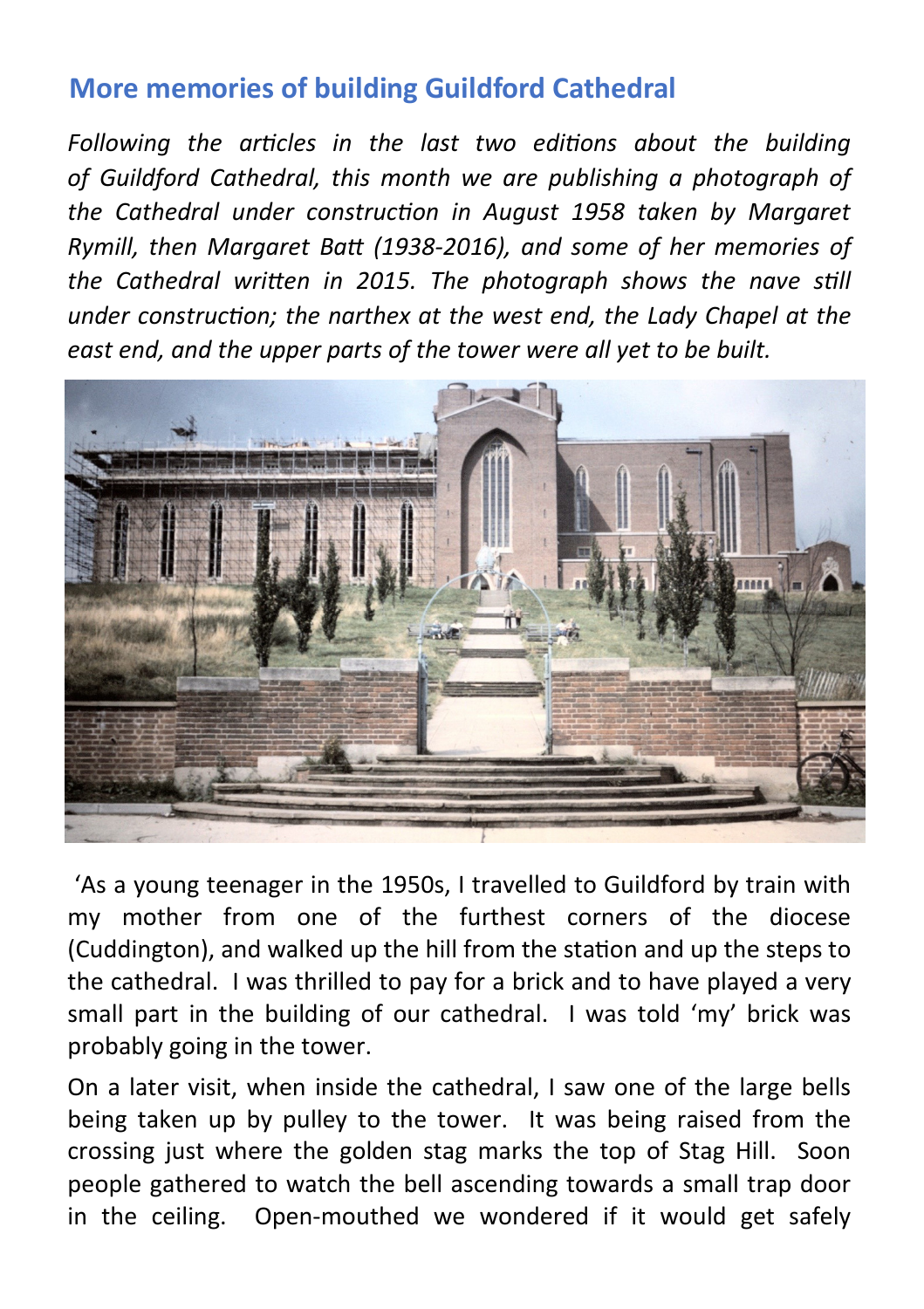through and sighed with relief when it vanished from sight.

When the cathedral was dedicated in 1961, I watched the ceremony at home on television. I tried to record the sound using my rather primitive Gramdeck tape recorder, with a small microphone placed on the sideboard in front of the television. The sound recording worked quite well, though it did pick up a few remarks from my old Granny, who was sitting nearby.

I also stitched one of the cathedral kneelers, a basket of flowers, and enjoyed vising the 'needlework' room in the cathedral.

## **Christingle**



This year we are taking Christingle services into three local schools, The Mead, Cuddington and Auriol, but what is Christingle, and what does it mean?

Christingle is an advent service which started in Germany in 1747. It was introduced to the UK in 1968 to raise money for The Children's Society and currently raises £1.2 million each year to help vulnerable young people.

During the service Christingles are made and/or distributed, consisting of an orange, some red ribbon, a candle and some sweets, and each element has a special meaning in the Christian story.

The orange represents the world. The red ribbon symbolises the love and blood of Christ. The lit candle is Jesus's light bringing hope to people living in darkness, and the sweets signify the fruits of the earth and the four seasons.



**A Sunday School teacher asked her class** "What was Jesus's mother's name?" One child answered Mary. The teacher then asked "What was Jesus's father's name" and a child answered Verge. Confused the teacher asked "Where did you get that?" The child answered "Well, you know, they are always talking about Verge 'n Mary".